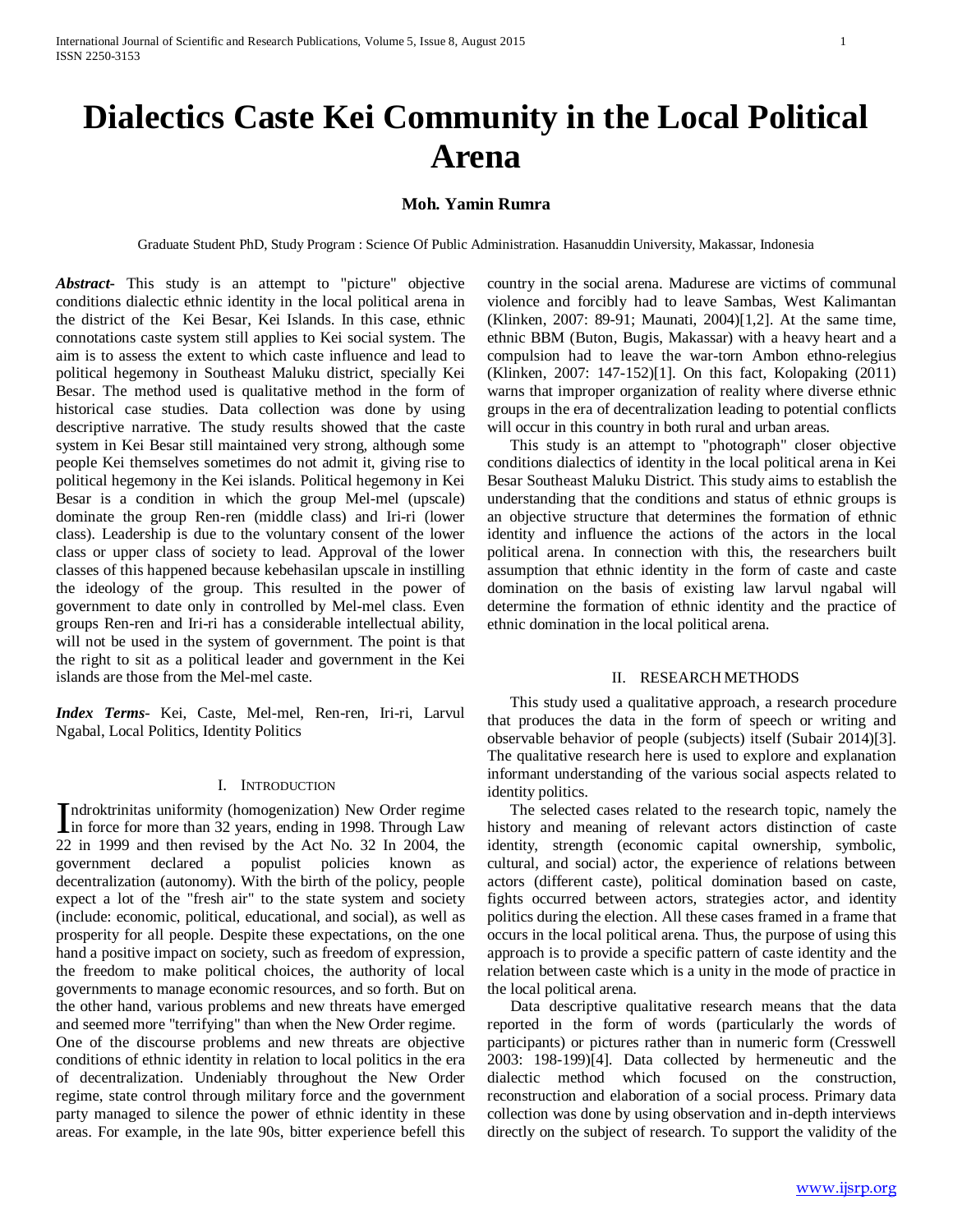data collected, also conducted literature. Data were derived from the results of in-depth interviews, and observations that have been edited and transcribed then analyzed using qualitative analysis.

### III. RESULTS AND DISCUSSION

## **1. Social Stratification System Society Kei**

 Kei stratification of society, which is often associated equally with the caste system, manifested in three levels: *Mel-mel*, they are migrants or migrants, which in Kei usually called marvutun. Patikayhatu (1998)[5] call Mel Kasil Tahit (Cicak Coast); *Renren*, a group of 'free' they are natives; and *Iri-ri*, a group of devotees of the 'no' as a result of individuals (both Mel and Ren) who commit acts that violate indigenous ren status as mel or revoked. This status is given because the individual is purchased or paid debts by *mel-mel* groups and ren-ren. This means that the group is situational *Iri-ri* which only arise due to individuals from both groups perform traditional offense. In reality, both groups / classes latter can be categorized as a subaltern class in view of Gramsci (cited in Ratna, 2005), because both are in the position of the dominated and exploited by groups *mel-mel*.

 The history of the formation of strata (caste) in the Kei Islands occurred around the 15th or 16th century Formation strata is related to the presence of outsiders, who in written sources and as has been generally recognized solely by the Kei, call originated from Bali. Ohoitimur (2010)[6] gives an idea of the outsider who named Kasdew; which is believed to be the first to come from Bali, stranded in the bay Sorbay.

Sedubun (2001: 20)[7] estimates the arrival of outsiders arrived in the land of Kei circa 1502-1543 and form a government until the birth of Customary Law Larvul Ngabal, in between the years 1557-1567. Sedubun use the term 'outsider' and not the people of Bali, with the main goal to see the connection with the establishment and also the recognition of the existence of strata *mel-mel*, *ren-ren* and *iri-ri* on the ground Kei. There are two fundamental reasons as the presumption to look back at the base where strata *mel-mel, ren-ren and iri-ri* on the ground Kei. First, that 'outsiders' were very likely is the Javanese, citizens of the Kingdom of Majapahit, who had strayed from the target escape during the cruise to flee from the island of Java to Bali. Majapahit king and the people fled to Bali to escape the war against Islamic rule, which is his fellow Javanese. They are not the people of Bali, but the Java, East Java precisely who fled to Bali. So, Kasdew and his family in his escape, did not reach Bali, but scattered or stranded in the voyage, and finally arriving at the bay Sorbay.

 An understanding of 'refugee' is run and managed to arrive at the ground Kei is the Javanese, and not the people of Bali, becomes important. Thus, outsiders or Kasdew, suspected from Java. Instead of Bali. During this time everyone Kei Kasdew call comes from Bali. Determination comprehension as this connotes endorsement status *mel-mel* strata, *ren-ren and iri-ri;* where as in Bali is no division of caste and therefore the same as on the ground there is also a caste Kei. Though caste stratification in the soil Kei was very different to the one in Bali and in India. The Kei was not a caste, but the strata (Laksono et al, 2005: 88- 92)[8]. Therefore, caste has an organizational structure with its

leaders and there ideloginya, which became the basis of the struggle of every caste, as in India.

 Second, the recognition and separation of solid strata *melmel, ren-ren and iri-ri* on the ground Kei formed on the Dutch colonial period in the 16th century or 17. The process can be described clearly as a result of efforts to politicize the oppression of society in order to achieve Dutch colonial interests. The Netherlands took the *mel-mel* of those who are good at administration and capable of being a leader in the community. Selected here is the outsider in the position as the first kings in the land of Kei, called hala'ai or leader. They are people of the (Bali), Java, Ternate (and Arabic). People Ternate (and Arabic) can be seen from derivative King on the island Dulahlaut, Tual, Ibra and several Muslim villages in Kei Besar. People (Bali), Java more into *mel-mel.* From here we can understand that before affirming the existence of strata Netherlands *mel-mel, ren-ren and iri-ri* in Kei, strata that already exist. Therefore, the *mel-mel* in Kei actually comes from two sources, namely mel-roa, or those ruled derived from 'outsiders' (Java) and newcomers (Ternate and Arabic), and mel-memories, which are native Kei. Kei people know mel-memories is the king, who knows the boundaries of the land. They are called masters tan or landlord, which are widely spread as strata *ren-ren* in Kei Besar.

 When the Dutch came, because the interests of government and politics (security), change into the upper strata, mel-mel is composed of people who are able to govern and regulate the public; who enter here are the Javanese, Ternate (and Arabic). Middle strata or *ren-ren* are those who take care of the land and job foreman for the Netherlands; enter here the mel-memories, the original landowners Kei, or host tan. The lower strata of *iri-ri*  is derived from the opas unskilled laborers or workers without salaries, bearers army equipment and utensils for military operations. People's envy-ri most are slaves or prisoners who are redeemed by a person or *iri-ri* tivtivut or redeemed slaves, (Ohoitimur 1983: 13)[9], and made slaves.

 Furthermore, the Dutch government Kei reinforce the division of society into three social strata, namely *mel-mel, renren and Iri-ri*. Strengthening these strata are also increasingly coagulates when it appeared movements and political turmoil that hit and throws indigenous Kei. Laws of the central government initiated strengthen strata in society Kei. The condition is also supported by the arrogance of rogue elements in the bureaucracy mel-mel executive, legislative and the owners of capital, and was born mel-mel as the highest strata, powerful and have special privileges in almost all areas of life in society Kei. People *ren-ren* and *iri-ri* hostage by the injustice of history, the fruit hand Dutch colonists and forwarded by his own brother, the Kei *mel-mel*.

 In the village Ohoiwait for example, Nuhu duan (ren-natives) did not perform its function because exploited by *mel-mel.* Their position is not clear, even by the group in part (mel-mel) says that the indigenous population has become extinct after the customary power delivered (Ngabalin, 2006: 78-79)[10].

# **2. Social Stratification and Caste Dominance on Local Political Arena**

 Simply put, the dominance is defined as the control by certain parties stronger against other weaker parties. Thus, the practice of caste domination (ethnic) in the political arena can be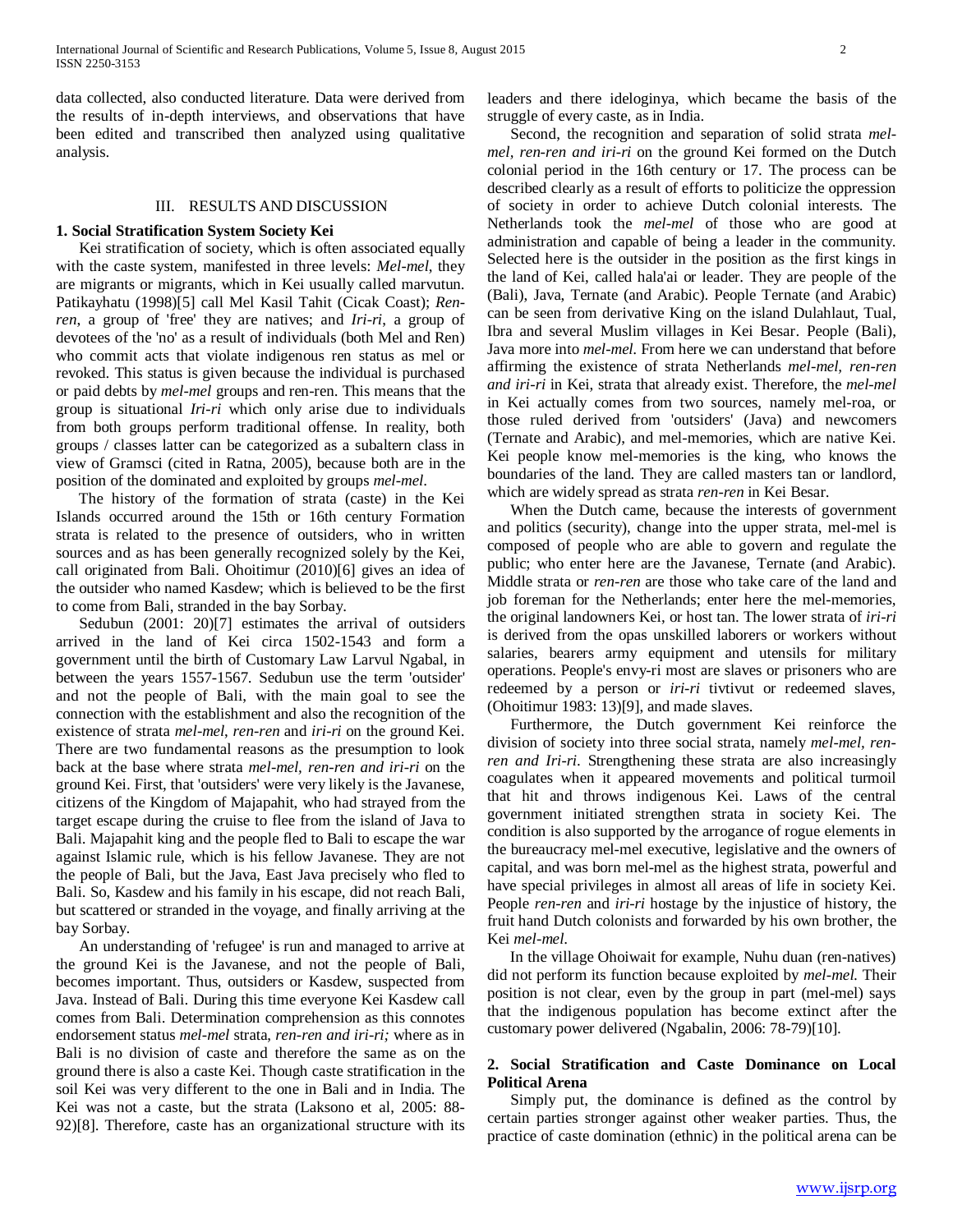defined as a form of battle that occurred between actors of different ethnicities base to fight political sources, where the results of the battle will be featured actor (group) caste (ethnic) specified as a winner which is more powerful and has control over economic resources towards political actors (group) other castes who lost and are in the weaker position.

 Recognition of the authority of the actor caused the actor has a symbolic and cultural capital which is no doubt. The symbolic capital owned by the actor, such as: royal line (upper class of traditional social stratification), chairman of the association of ethnic groups, the chairman of the public organization, and lecturer / teacher. Meanwhile, the cultural capital owned by the actor, such as: higher education degree, have a commitment to education, and extensive knowledge of the history and ethnic culture. Departing from the capital, then the actor as if it had the authority and upholding the principle of hierarchy-oriented autonomous, ie maintain the existence of ethnicity in the local political arena.

 Where the opinion of the above adjusted Bourdieu context of this study, the modus operandi is the condition and position of caste groups that influenced the historical dimension (objectification) which has a strong structure and was awake for a long time. In other words, the history of caste is a practice mode which sustained massive caste groups to perpetuate the dominant discourse of symbolic power. Later this practice mode, affects more Pharmaceutics legitimacy and power that affects the formation of caste identity in the local political arena. Therefore, the identity of the actor in a pluralistic society is derived from the historical habitus ethnicity. While operatum opus is an experience (subjectivity) actor when interpret the realities faced in the local political arena, thus forming a caste identity or habitus which is the selfhood of the actor. The objectification and subjective as mentioned, will be described below.

 The caste system is actually more powerful than the Kei Besar,Kei Kecil. The Kei Kecil social stratification has been placed on the fitting position. That is, social stratification *melmel, ren-ren and iri-ri*, will be seen when there are events of traditional rituals, such as village meetings, inauguration Rat (Raja), Orangkai (Village Head) and other customary events. In the social interaction of everyday society, hardly noticeable distinction between them.

 In Kei Besar, the effect is still very strong social stratification practiced in Southeast Maluku community interaction or the Kei. It was a very strong look at marriage; marriage should not take place across strata mel-mel with *ren-ren or mel-mel with iri-ri*  and vice versa.

 Sedubun (2014)[11] found the existence of such positions 'master' the *mel-mel,* which controls a number of the *ren-ren and iri-ri,* who was called the house or clan head. Man of the house is the designation for the *ren-ren* and especially the *Iri-ri* the bottom group controlled by a mel-mel as head of his fam. These people are usually used as workers for the benefit of the 'master' *mel-mel* her. People *ren-ren* and especially the envy-ri, under their control, usually used for working on the garden or processing copra for personal economic needs. Because of the arbitrary authority of this, better living conditions than the *renren and iri-ri*, who mastered. They are also a ready workforce for large scale work in the village.

 The man of the house, it is more accurately described as a slave, because many times they are limited rights. They are just ready to do anything *mel-mel* will of the master. There is a strong impression that the strata *envy-ri* are more into the house or slave for the family *mel-mel,* rather than *ren-ren* strata. *Ren-ren* who became the home is the workplace or slave *ren-ren* who are not from a mountain, or not landlords Kei. Kei people call the *renren* who are the masters tan (the landlord) as the mel-memories. The host-ren ren tan people are the ones who are masters in the land boundaries Kei. Knowledge allows them to seat genealogy and history of an area, or right owner traditional villages. In addition there are memories *mel-mel*-mel other coming from outside Kei, called mel-roa. Another indication that bind strata envy-ri loyal to *mel-mel,* who could not escape out of the village or land Kei as an effort out of the cage of oppression, is their fear of the oath of allegiance to serve the *mel-mel*.

 An informant (AT) said that the strata mel-mel it has ren-ren and envy-ri, that they are interdependent. The positive indications became clearer when the *ren-ren and iri-ri* suffered natural disasters or natural disaster. In such distress, *mel-mel* his master brought reinforcements were not half-hearted. He also cited attachment Yelim understanding that the provision, which is usually given in the event that need the participation of others, such as: the dead, they marry, build new homes and in other traditional events. Everyone in the village is obliged to give Yelim, according to his ability. He said: "In awarding it actually all castes (*mel-mel, ren-ren and iri-ri*) restriction release his caste status and come together to provide support to the purposes faced (AT)."

 According to another informant (EDU), a system of social stratification *mel-mel, ren-ren and Iri-ri*, make it easier to organize the work in the village. For each mel-mel normally be the head of the clan on the group *ren-ren and iri-ri,* so that when there is work, it is quite ordered them and the work was easily accomplished. Worse if the head of the village or who have jobs are not preferred because they act dishonest and unfair. In such an atmosphere, they can strike and ruined all the work plans that have been initiated. Once there was an attitude of defiance of the *ren-ren and the iri-ri*, who shy away from any form of oppression by certain private *mel-mel*.

 There is another form of hegemony of the people *mel-mel* against the ren-ren and the *iri-ri*,. If a man mel-mel impregnate a girl *ren-ren or iri-ri,* then the problem is not as sensational and as hard as a man *ren-ren* or *iri-ri* impregnate a girl *mel-mel*. If a *mel-mel* inseminate a ren-ren or *iri-ri*,, he just pay a fine to the family of the woman, then finished; there is also a problem even allowed to evaporate. However, if a *ren-ren* or *iri-ri* inseminate a *mel-mel*, he will be denied or evicted from the village and the woman *mel-mel* it be a citizen of the strata where the man came from. He lost his right and began to live in a new community. If they truly love each other, they usually escape out of the village and continue his life there. They rarely or even not going back to his village.

 Changes strata that flows down like this allows an increase in population in the lower strata, *ren-ren and envy-ri,* while at the top stratum, *mel-mel*, waning. "Natural selection" is in fact a very profitable dominance mel-mel; they become a little bit, but more powerful.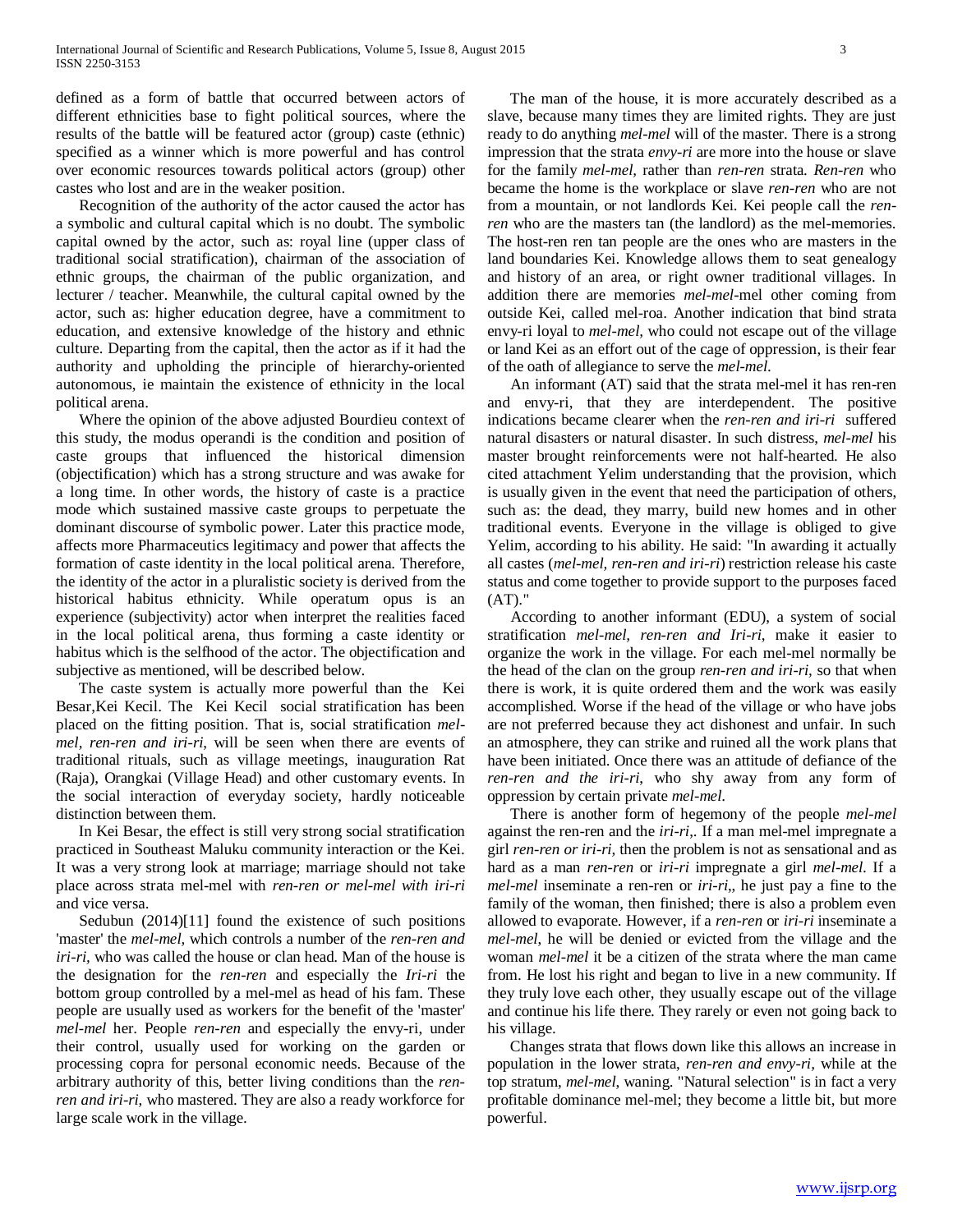Another quirk into an area domination mel-mel to this day, they are many important positions in the bureaucracy as a leader in the city of Tual and Southeast Maluku District. People *renren,* and *iri-ri* very difficult and there has never been able to penetrate it occupies positions. For example, the bureaucrats in Southeast Maluku district chief's office and also in the office of Mayor of Tual, all the Chief Their Official mel-mel. Nothing renren, especially *iri-ri.* New in the reign of Southeast Maluku Regent 2009-2014, there was an Acting Head of Service in the *ren-ren*. Even if he were still in office and not yet a definitive officials, but the color changes appear to be bold display of absolute dominance *mel-mel* and began to open up to ren-ren.

 Here is a map of the distribution of the practice of hegemony, or more precisely, discrimination based on caste compiled by Sedubun (2014)[11].

|  | Table. 1. Distribution Of Discrimination Strata In The Villages. |  |  |
|--|------------------------------------------------------------------|--|--|
|  |                                                                  |  |  |

| No                          | <b>Discrimination</b> | <b>Location Village</b>              | <b>Information</b> |
|-----------------------------|-----------------------|--------------------------------------|--------------------|
|                             |                       | Weduar, Ohoirenan, Ohoiel, Ohoiwait, | South Kei Besar    |
|                             | Extreme               | Mun Warfan, Ad                       | North Kei Besar    |
|                             |                       | Yamtel, Ohoinangan                   | Elat               |
|                             |                       | Ela'ar Lamagorong                    | east Kei Kecil     |
|                             |                       | Weduar, Ohoirenan, Ohoiel, Ohoiwait, | South Kei Besar    |
| $\mathcal{D}_{\mathcal{L}}$ | Tolerative            | Mun Warfan, Ad                       | North Kei Besar    |
|                             |                       | Yamtel, Fako,                        | Elat               |
|                             |                       | Ela'ar Lamagorong                    | East Kei Kecil     |
| $\mathcal{R}$               | Anti                  | Ngurdu, Waurtahait                   | Elat               |

Source : Sedubun, 2014

 Hegemony practice also occurs in religious life and through walls of mosques and churches. Observations social strata in the mosque took place at a mosque in the Great Kei found that the presence and participation of members of the congregation to worship just the same, both the *mel-mel, ren-ren and iri-ri*  Equally striking is the *ren-ren and iri-ri,* reluctant to sit on a chair in the front rows. Usually the entrance and sat in the front rows are the *mel-mel.* They are the heads of government department offices, members and leaders of the House of Representatives or members of the congregation were not the Kei.

 About the worship leader, if the Kei, he must be a *mel-mel*. Difficult to be accepted if the imam of the mosque was *ren-ren or iri-ri*,*.* An informant named YR, IAIN students Ambon, said that at the time of Friday prayers or prayers, which usually occupy the front row of the person *mel-mel* and the *mel-mel* government officials. People down the middle and usually take place in the back once. According to informants, when the *renren and iri-ri*, would enter the prayer, they seemed to provide an empty spot in the middle of the mosque so that later if there melmel people who come to pray, there are still places. Apparently deliberate action by providing a blank space in the middle for the *mel-mel* were late coming to pray that there is some point. Indeed by doing so, they, the *ren-ren and iri-ri*,*,* will provide free zone of conflict between social strata boundaries *mel-mel* with *ren-ren and mel-mel* with *iri-ri*, lest collision conflict. I see a conflict of social boundaries, which strengthen the separation and oppression *mel-mel* against *ren-ren and iri-ri*. Social boundary that has been absolutized in nearly all joints motion of life, in the office, in the market and even to worship at the mosque in life.

The above description shows that the social strata or social stratification toughest problem for the development and progress of the Kei, in Southeast Maluku. The social system is well maintained by the *mel-mel* in the elite of society, especially the bureaucracy in Southeast Maluku regency administration. It also applies to those who are in Kei outside the area.

## **3. Dialectics and Practice Arena Identity Politics**

 The findings are very interesting from this study is that the entire informant same studies suggest that despite the fairly extreme caste hegemony in society Kei, is something that is reasonable and should be. Whereas in fact, the *mel-mel* apply as landlady in three things: First, 'hedonism' individual. Flushing costs and the necessities of life for the sake of pleasure to you *mel-mel* his stay in the village, by his brother who lived and worked in the city, become a lifestyle trend. When someone from *mel-mel* has a brother who works in the city, the younger brother was living with styles such as the fixed-income or government employees (PNS). He is not gardening, while fellow *ren-ren* and the *iri-ri* in the village gardening and eating enbal, the staple food of the Kei. He was able to live happy like that style because he regularly assisted by his brother, who worked as a civil servant in the town of Tual. Because of the different lifestyles and behavior of citizens *ren-ren and iri-ri* others. He still enjoy the pleasures of life by 'suplayer' her in town, while fellow *renren and iri-ri* in the village grappling with her life. Gaps live this way more appropriate to expand or keep strengthening 'social status' of the people in the village *mel-mel*.

 Second, the "Reorganization" of local power. *Mel-mel* people occupy leadership positions in the villages, such as the village head, the head of affairs in the Office of the village and in the structure of the mosque, such as priests or preachers. Responsibility as a leader or 'important' in the village office staff positions and in mosques, have their own impact permanence in power, compared with those *ren-ren or iri-ri*. They are more had the chance to come to power, that can not be called as responsible for a group of people he leads.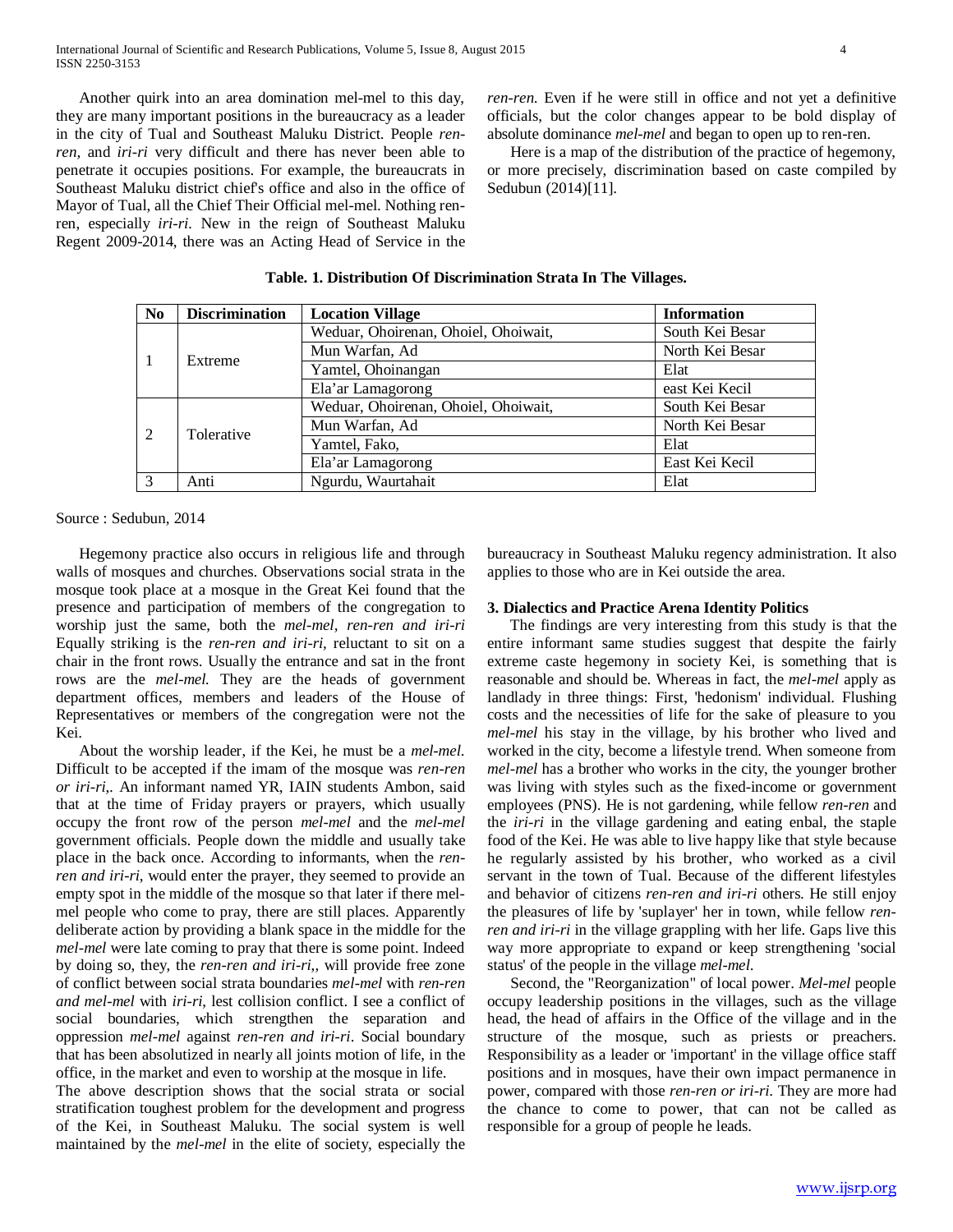Third, the existence of the house in every village becomes the ground for the practice of oppression, especially in villages that still maintain strong strata. Even if camouflaged by the complexity of the activities and influence of life in the village, the interaction in the role and social function seem have already integrated, but the practice still exists and is strong 'organized.' Presence is real, will appear when there is a particular work or important matters of the *mel-mel* , who became his fam head, or the head of his clan. Besides the behavior of the *iri-ri* with loyal attitude that refused to submit himself to master his *mel-mel*. This self conquered element that actually secretly confronted with compensation avoidance behaviors are subtle; to go gardening for months in the woods, for example. But they are, the *iri-ri*, was powerless to change it. For custom structure has squeeze lose, permanently. Thus, it can be said that the potential power of 'unorganized' people *mel-mel* and attitudes conquered the *iri-ri*, perpetuating the supremacy of authority *mel-mel*. That authority into power, rampant ranging from power limit in the village until penetrated almost to all the joint lives of Kei, especially in the government bureaucracy, and also in the houses of worship.

 Apparently, fight social strata *mel-mel, ren-ren and iri-ri* is located in two arenas, namely the internal arena and external arenas. First, the internal arena. Arena this puts hierarchical strata are the structural and functional tensions, *mel-mel* with *ren-ren* (or mel-memories = landlords) and *mel-mel* with *iri-ri*. The North Great Kei, such as in Dangarat, Mu'un Warfan, Ad, until Ohoiraut, *mel-mel* intersection with *ren-ren* (mel-memories) feels less depressed or less, when compared with the *mel-mel* with *Iri-ri*. In this region the *Iri-ri* is always ready to 'serve' for the hosts *mel-mel* her. *Mel-mel* intersection with ren-ren, less arguing about who would order or organize anyone. Because, in this region are still strong recognition that *ren-ren*, which is derived from the mel-native Kei memories, ie, as a landlord (host plant). They actually also *mel-mel*, but because of the limited ability as a ruler who only know many things about the boundaries of the land, then by the Dutch colonists they put into the group *ren-ren*.

 The South Kei Besar, as Weduar, Ohoirenan, Ohoiwait, Ohoiel, Sather, Tutrean until Weduarfer, mel-mel intersection with *ren-ren* very real there in the community. There have been instances in the past, which overrides the ren-ren. With strategies to avoid the intersection open, they wear a particular reason as to maintain a boundary, then they moved to live and build their own village. For example, as in the village Markeken, a country boy from the village Ohoiwait parent. But its status is under the arrangements *mel-mel*. So is the situation in Weduar, Oherenan, Ohoiel and other villages in the East Kei Besar.

 Another example of the intersection of mel-mel and ren-ren seen in the conflict until the loss of life that has occurred several times in the village Sather, ren-ren, with the village Tutrean, melmel. Principal contention is about the right to manage meti, form lola results. Something similar happened in between the two villages Holath above (mountain-Catholic) and lower Holath (beach-Protestant). The second village clashed on the right to harvest marine products lola and stone game. However, peace with the indigenous settlement between the village Holath top and bottom Holath achieved on 15 January 2001 with hawear

mark. Peace was held in woma Holath village, on the border between the two villages (Sedubun 2001: 24)[7].

 At first glance it appears that the events of the conflict that often occurs between two villages, this is a matter of economics, when the harvest of marine products, valued as high as lola, begins. An informant (BR) said that the real source is not in a matter of economics. However, the prestige of the mel-mel life. For example, in the village Tutrean, the mel-mel confirms that meti that they control. Therefore, the Sather, who ren-ren, to be heard and participate just how expansion settings, including if there is no prohibition to reap.

Secondly, the external arena. Arena occupies the tension between the elaboration of understanding and act as a description of the size of the proverbs, ni ain ain, dealing with the development of life with all its influence. The biggest influence comes from the world of education and economic development. The world of education in question is of formal and informal education and the influence of print and electronic media. In formal education, mulok or local content, the teaching curriculum in elementary, junior high school to university, no matter accommodate the introduction of local cultural identity, such as language and traditions of the local customs. But its end is to get good grades. He did not amplify the formation of integrity and cultural identity of students or student concerned. Tony Labetubun, head of High School Negeri 1 Tual for example, recognizes that local content contains traditional cultural values, but the ultimate goal is the value of report cards, so that students seek to curriculum content only. As long as he still studies, he diligently undergo the lesson. But after graduation, the formation of local content, such as language Kei, he had forgotten.

 The level of achievement of economic life is also greatly influence the behavior and interactions between each strata and among every stratum of the society at large. In the area of economic life, who managed to achieve success and reach a level of economic life the fullness of the need to live well, he was respected and admired. Within this limit, no one can disturb, take, let alone impose sanctions in the form of an attempt to separate him from indigenous peoples; as long as this happens as if 'all' territory if life should be dominated by the *mel-mel* alone. The assertion of the above can be compared to the image of the tendency of domination of mel-mel from the village to the government bureaucracy in Southeast Maluku regency, as already described. Simply put, here there is no interference at all power, or authority of any party to grab and dominate, including custom party, which always can maintain the supremacy of authority *mel-mel against ren-ren and iri-ri.*

 Luis Ubra (2005)[12] in his thesis said that the caste system prevailing in Kei, so far can not be changed by anyone and with anything. The caste system was becoming part of the social system and recognized by the local community. This system is not temporary, but permanent and binding. Kei change the caste system is tantamount to inviting a war for the people, especially of caste *mel-mel*.

 In the caste system in Kei, both government authorities and customs are those that are classified as mail, and they are mel entrants (mel marvutun). This is because, there is a consensus with the settlers to live each set in a common life. However, in the later development transformed into mel power over ren, and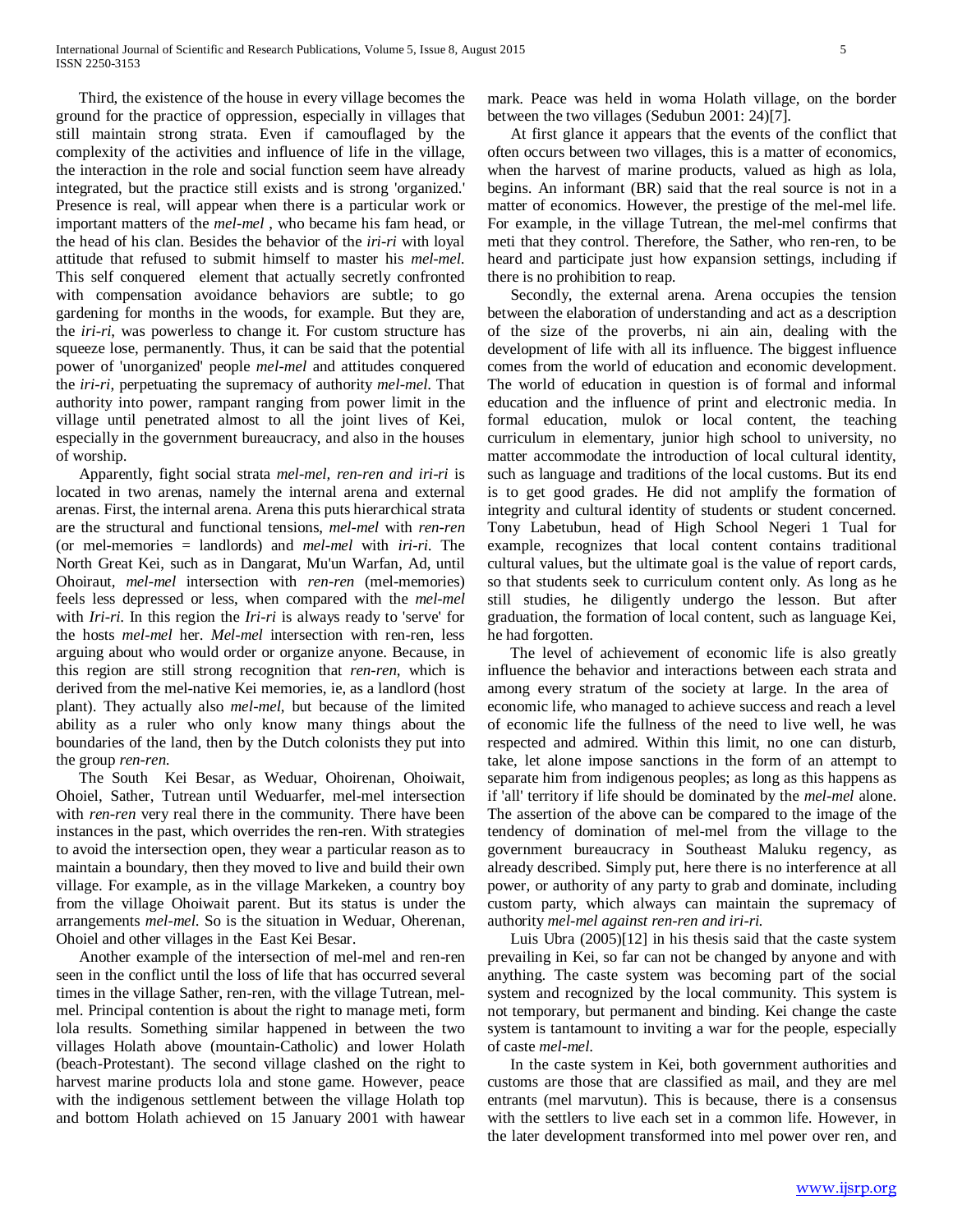on the authority (power) owned mel-mel (newcomers) then identifies himself as a nobleman, dir'u (leaders), wawaat (speaker) and ham wang (divider). While natives remain with its original title of the host tan (the landlord). Oral history that developed in the village Ohoiwait for example, according to Kudubun (2012)[13], a consensus to keep each other / live set together it is include two things, namely: ngarihi tna-nai and Prince tal-tal (speaker and implements of war, organized jointly). This is according to the version of *mel-mel*. Meanwhile, according to Ren-ren version there is no consensus for the transfer of power, that the presence of Rahayaan and warin of Watlaar and Haar was nafdu (live under the rule) in Native descent Rat Kanar El. But with the passage of time a kind of period of 'darkness' or so-called independent translation faraha foar equal to blame the natives and then take over all the roles the role of indigenous people.

 Hegemony is done by mail marvutun become the dominant discourse (language in heterodoxa Bourdieu) received, and strengthen their position in society tom reproduce Kei. Thus, it can be said that the consensus may be the starting point hegemony (Patria and Arief, 1999)[14].

 Hegemony in Greek is called eugemonia, which is a form of domination of the State City (polis) as Athens and Sparta against other countries, the position of these two countries are always dominant (Hendarto, 1993: 73)[15]. In the current context, mel marvutun group in society Kei is a group that dominates the other two groups. Domination here not in the sense of the number (quantity), but because they are in the top position (leader) in customs administration, and the impact to the political sphere (government).

 Social order (caste system) that society Kei initially be open in the sense that accommodate individuals who have the capacity to speak and lead. In the development of this caste system be closed because, in reality, one's position in society is determined by category in caste. Proficiency in terms of level of education into the final factor that accounted for positions in government.

 Referring to the description made by Patria and Arief (1999)[14], the relationship between both concepts (direction and dominance) suggests three things, namely: (1) the domination exercised over entire enemy, and leadership done to all allies; (2) leadership is a precondition to conquer the state apparatus, or in the narrow sense of the power of government; and (3) a state power can be achieved, the two aspects of this class supremacy, either directing or domination, continues. The third "conclusion" performed by Patria and Arief has some similarities with the caste system in society Kei as described above.

 According to Gramsci, hegemony is a way of creating through existing institutions in society that determine directly or indirectly cognitive structures of society.Thus, hegemony is essentially the method / process of driving (affect) other people to believe in the dominant discourse within the framework defined by those in power. The influence of the 'spirit' of this form of morality, customs, religion, political principles and all social relations. This affects strategies such can hardly be realized by people who are affected because without violence. The goal is the realization of sympathy that led to no support or legitimacy of a person or group that is affected. So, hegemony is a victory gained through chain consensus mechanisms rather than oppression. Therefore, Gramsci always associate with

spontaneity psychological consensus that includes a variety of socio-political acceptance rules or aspects of other rules. Sympathy is the person to feel interested in understanding or in collaboration with others. The influence of taste is usually more profound and long-lasting, because it is the basis of friendly relations sympathy (Soekamto, 1990)[16]. In the case of Kei people in Tual, sympathy can only lead to forms of domination, if the flavor was utilized by us sympathetic. Acceptance of migrants by natives based on a sense of friendship or kinship. Therefore calls upon the newcomers are younger (*mel-mel*) and the native population is older brother (*ren-ren*), but this then leads to mel ruled ren; mel is top class, and ren are lower class.

# IV. CONCLUSIONS

 Although the major religions have been present for over a century, the social system which is believed to originate from living practices Hinduism does not disappear altogether in Tual and Kei in general. Kei stratification of society embodied in three classes / levels of society called caste. The caste form are: (1) Mel-mel, they are the ones that clever and brave immigrants; 2) *Ren-ren*, they are genuine residents, founder and owner of the village, and 3) *Iri-ri*, they are working class or auxiliary status was granted because the individual or the group redeemed / paid his debt by another person, or even bought by people Another who then made a slave.

 These three social strata above it is not seen as a level of authoritarian rule as king but levels due to the circumstances and the situation at that time. It means that the system of life and governance rules can be created either to set up a way of life in society Kei. Upper caste formerly was often wears a given task was to want power, but now the social strata was there, but not very influential as well *Ren-ren* or *iri-ri* own education deserve. Nowadays all people are familiar education Kei and already live better so sociologically third caste in particular seemed to have no difference.

 In Customary Law (especially larful ngabal) not a single article that regulates the caste system. Nevertheless, the caste system prevailing in Kei, so far can be altered by anyone and with anything. The caste system was becoming part of the social system and recognized by the local community. This system is not temporary, but permanent and binding. Kei change the caste system is tantamount to inviting a war for the people, especially of caste *mel-mel*.

 Mel-mel separation behavior of the *ren-ren* and envy-ri, is still very strong. Localization settlement still exists in the governance of village demographics, especially in villages that still maintain the relationship and custom functions with the firm. This form seems deliberately maintained for the sake of ease of consolidation by *mel-mel* lord over those houses or those under their control, namely the *ren-ren* and his *Iri-ri*. This picture can be seen in the condition in villages in Kei Besar and city of Tual.

#### **REFERENCES**

- [1] Klinken, GV. 2007. Perang kota Kecil: Kekerasan Komunal dan Demokratisasi di Indonesia. Jakarta: Yayasan Obor Indonesia.
- [2] Maunati, Yekti. 2004. Identitas Dayak: Komodifikasi dan Politik Kebudayaan.